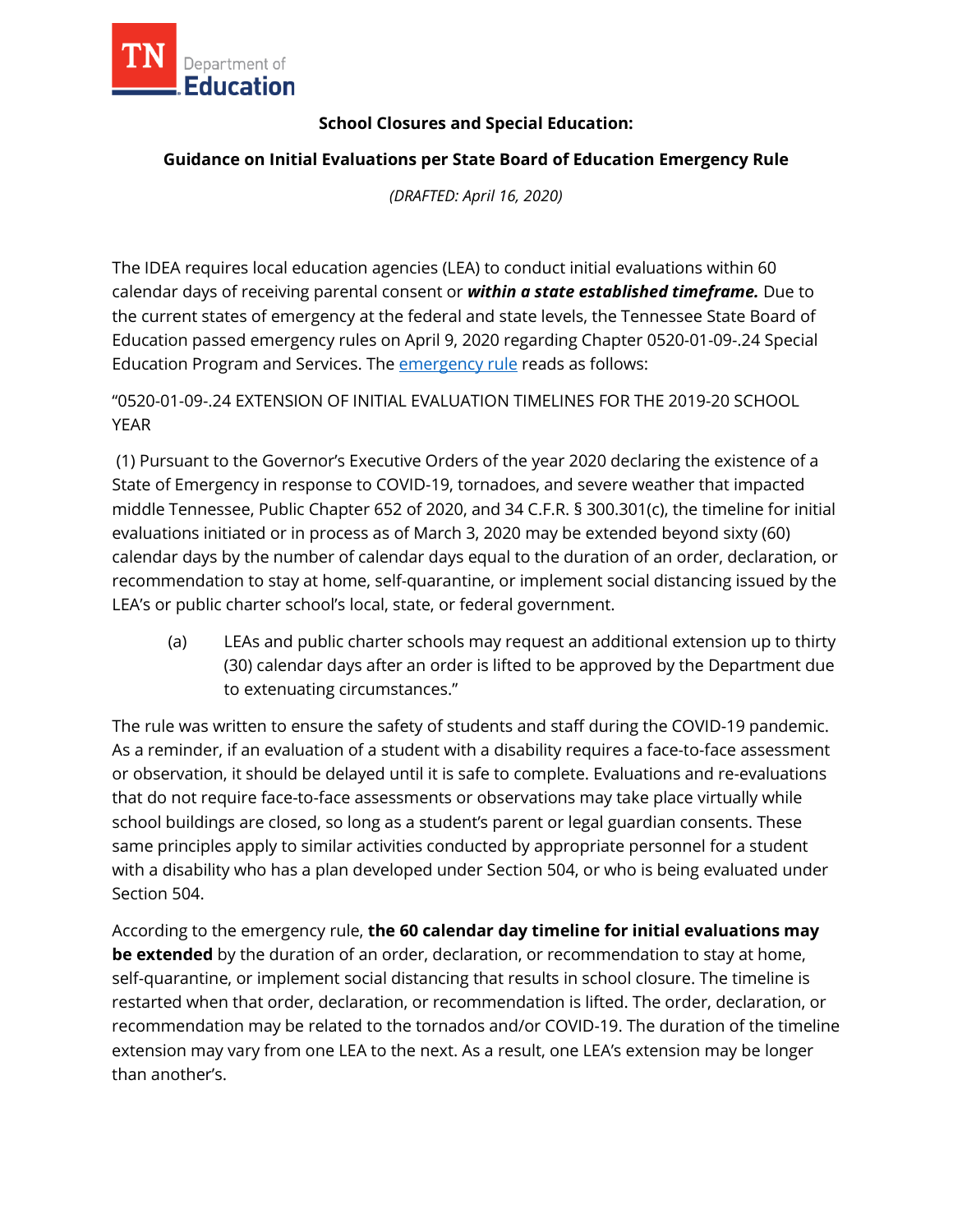

### **Initial evaluations initiated or in process as of March 3, 2020**

If an initial evaluation was already in process (meaning consent was obtained) before March 3, 2020 but was not completed due to the state of emergencies referenced above, it falls within the parameters of the emergency rule and this guidance. LEAs must still consider parental requests for evaluation during any period of school closure due to the states of emergency and follow the timelines laid out in this document. Therefore, the emergency rule and this guidance further includes initial evaluations initiated on or after March 3, 2020.

The table below demonstrates how to calculate the length of an LEA's allowable extension based on the duration of the order, declaration, or recommendation that that LEA chooses to follow. Further guidance regarding the process to document and communicate local decisions regarding the duration of an order, declaration, or recommendation to stay at home, selfquarantine, or implement social distancing issued by the LEA's or public charter school's local, state, or federal government is forthcoming. The department is working to develop resources to assist districts in calculating their extended timelines.

| <b>Row</b>   | <b>Applicable Dates</b>                           | <b>Calculation Business Rules</b>       |
|--------------|---------------------------------------------------|-----------------------------------------|
| A            | <b>Consent date</b>                               | Date LEA received written parental      |
|              |                                                   | consent for initial evaluation          |
| B            | Original eligibility due date                     | 60 calendar days after receipt of       |
|              |                                                   | written parental consent for initial    |
|              |                                                   | evaluation                              |
| $\mathsf{C}$ | Start date of the order, declaration, or          | The date that your LEA stopped          |
|              | recommendation to stay at home, self-             | normal district operations due to       |
|              | quarantine, or implement social distancing        | tornadoes and/or COVID-19               |
|              | issued by the LEA's or public charter school's    |                                         |
|              | local, state, or federal government               |                                         |
| D            | End date of the order, declaration, or            | The date that your LEA resumed          |
|              | recommendation to stay at home, self-             | normal district operations              |
|              | quarantine, or implement social distancing        |                                         |
|              | issued by the LEA's or public charter school's    |                                         |
|              | local, state, or federal government               |                                         |
| E            | Duration of the order, declaration, or            | For consent obtained on or<br>$\bullet$ |
|              | recommendation to stay at home, self-             | before the order, declaration,          |
|              | quarantine, or implement social distancing        | or recommendation: Row D                |
|              | issued by the LEA's or public charter school's    | minus Row C                             |
|              | local, state, or federal government that resulted | For consent obtained after the          |
|              | in a delay to the initial evaluation              | order, declaration, or                  |
|              |                                                   | recommendation: Row D                   |
|              |                                                   | minus Row A                             |
| F            | <b>Updated eligibility due date</b>               | Row E plus Row B                        |